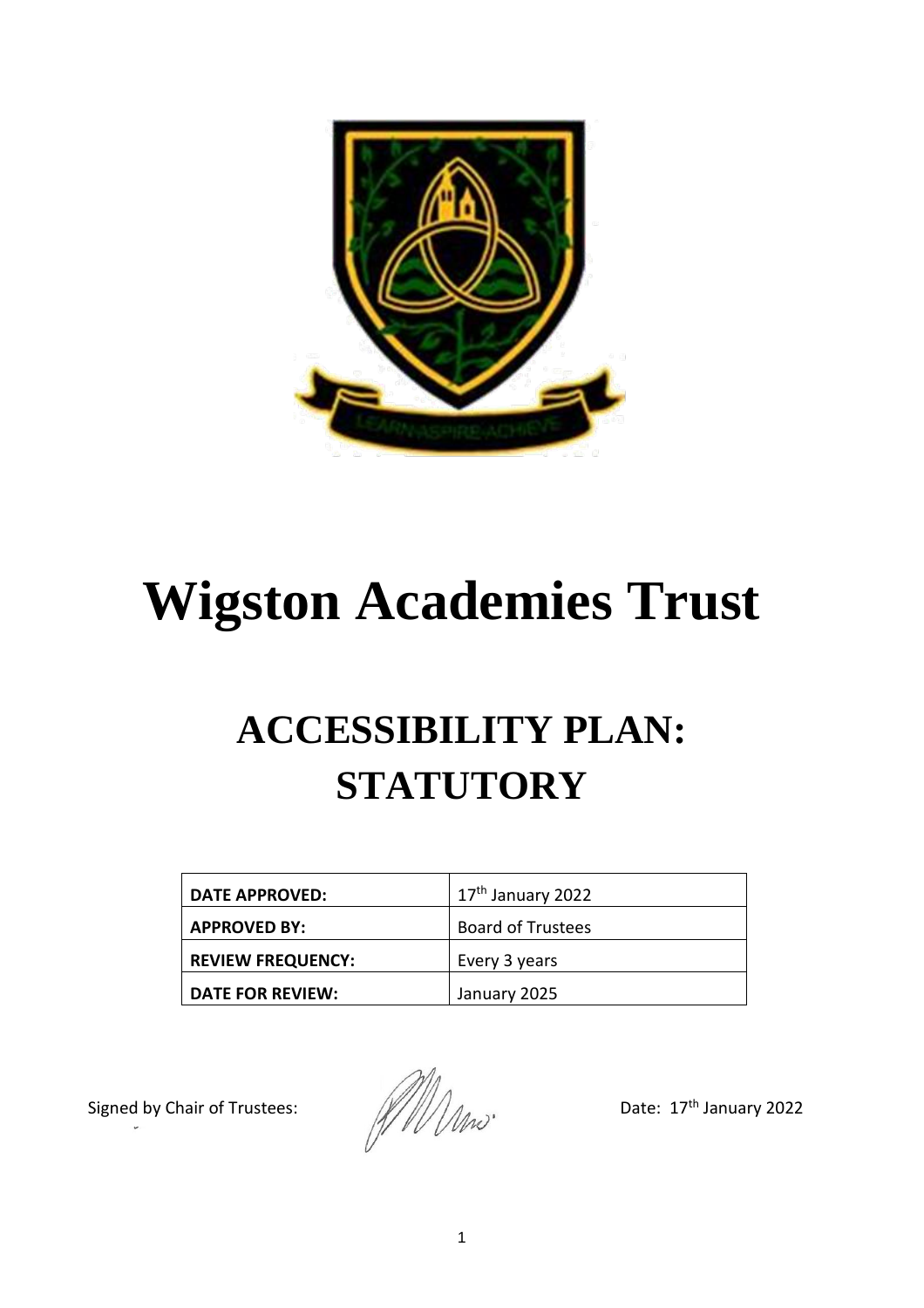## **Contents**

- **1. Aims**
- **2. Legislation and guidance**
- **3. Action plan**
- **4. Monitoring arrangements**
- **5. Links with other policies**

**Appendix 1: Accessibility audit**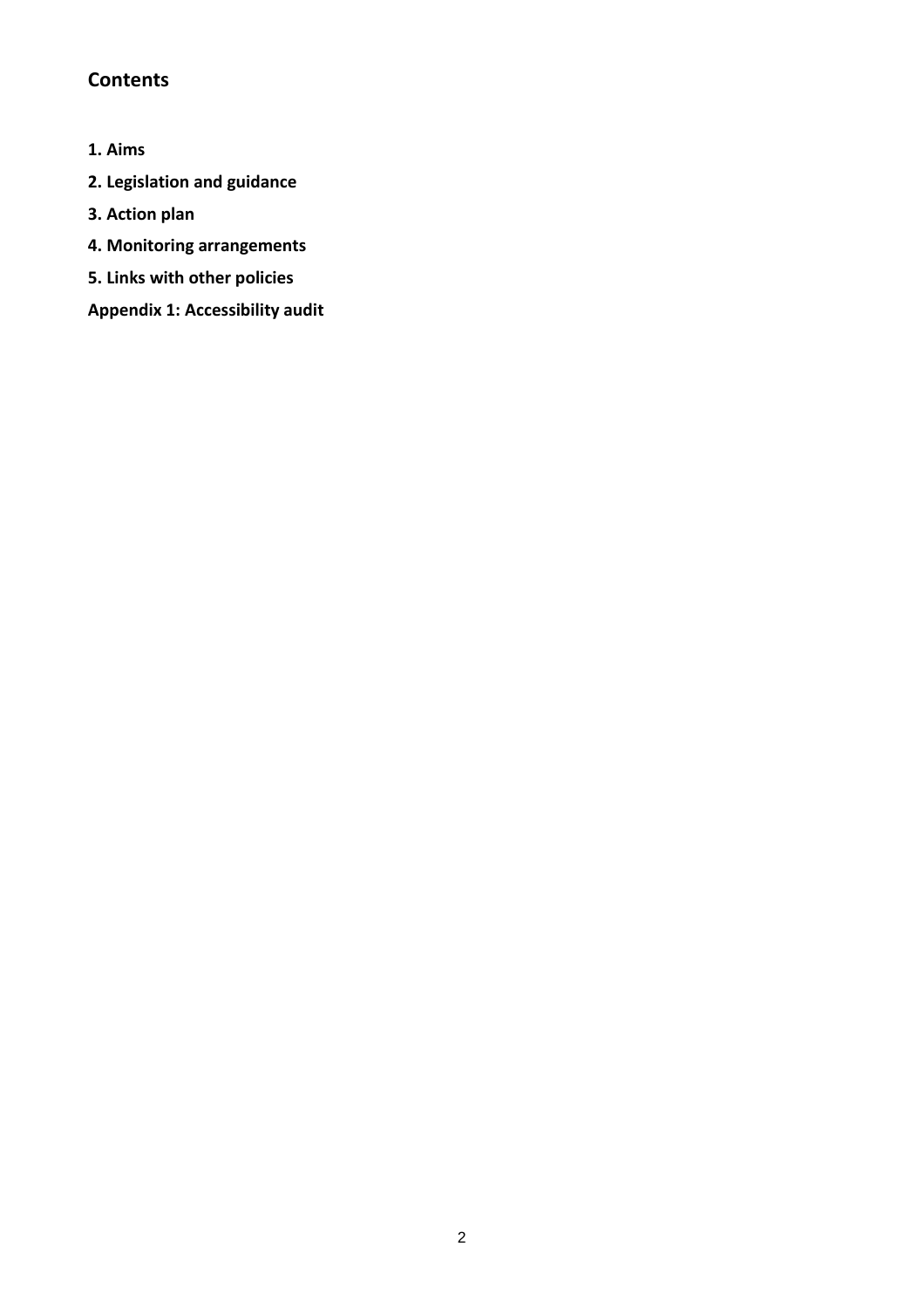#### **1 AIMS**

Schools are required under the Equality Act 2010 to have an accessibility plan. The purpose of the plan is to:

- Increase the extent to which disabled students can participate in the curriculum
- Improve the physical environment of the school to enable disabled students to take better advantage of education, benefits, facilities and services provided
- Improve the availability of accessible information to disabled students.

Our Trust aims to treat all its students fairly and with respect. This involves providing access and opportunities for all students without discrimination of any kind.

The Trust aims to be fully inclusive. We actively seek to remove the barriers to learning and participation that can hinder or exclude individual students or groups of students. This means that equality of opportunity must be a reality for our students or any adults associated with our Trust regardless of sex or gender, ethnicity or faith, ability or disability, educational needs or talents, sexual orientation, pregnant or not.

The plan will be made available online on the Trust's website, and paper copies are available upon request.

Our Trust is also committed to ensuring staff are trained in equality issues with reference to the Equality Act 2010, including understanding disability issues.

The Trust supports any available partnerships to develop and implement the plan.

Our complaints procedure covers the accessibility plan. If you have any concerns relating to accessibility in school, this procedure sets out the process for raising these concerns.

We have included a range of stakeholders in the development of this accessibility plan, including students, parents, staff and governors of the school.

#### **2. LEGISLATION AND GUIDANCE**

This document meets the requirements of schedule 10 of the Equality Act 2010 and the Department for Education (DfE) guidance for schools on the Equality Act 2010.

The Equality Act 2010 defines an individual as disabled if he or she has a physical or mental impairment that has a 'substantial' and 'long-term' adverse effect on his or her ability to undertake normal day to day activities.

Under the Special Educational Needs and Disability (SEND) Code of Practice, 'long-term' is defined as 'a year or more' and 'substantial' is defined as 'more than minor or trivial'. The definition includes sensory impairments such as those affecting sight or hearing, and long-term health conditions such as asthma, diabetes, epilepsy and cancer.

Schools are required to make 'reasonable adjustments' for students with disabilities under the Equality Act 2010, to alleviate any substantial disadvantage that a disabled student faces in comparison with non-disabled students. This can include, for example, the provision of an auxiliary aid or adjustments to premises.

This policy complies with our funding agreement and articles of association.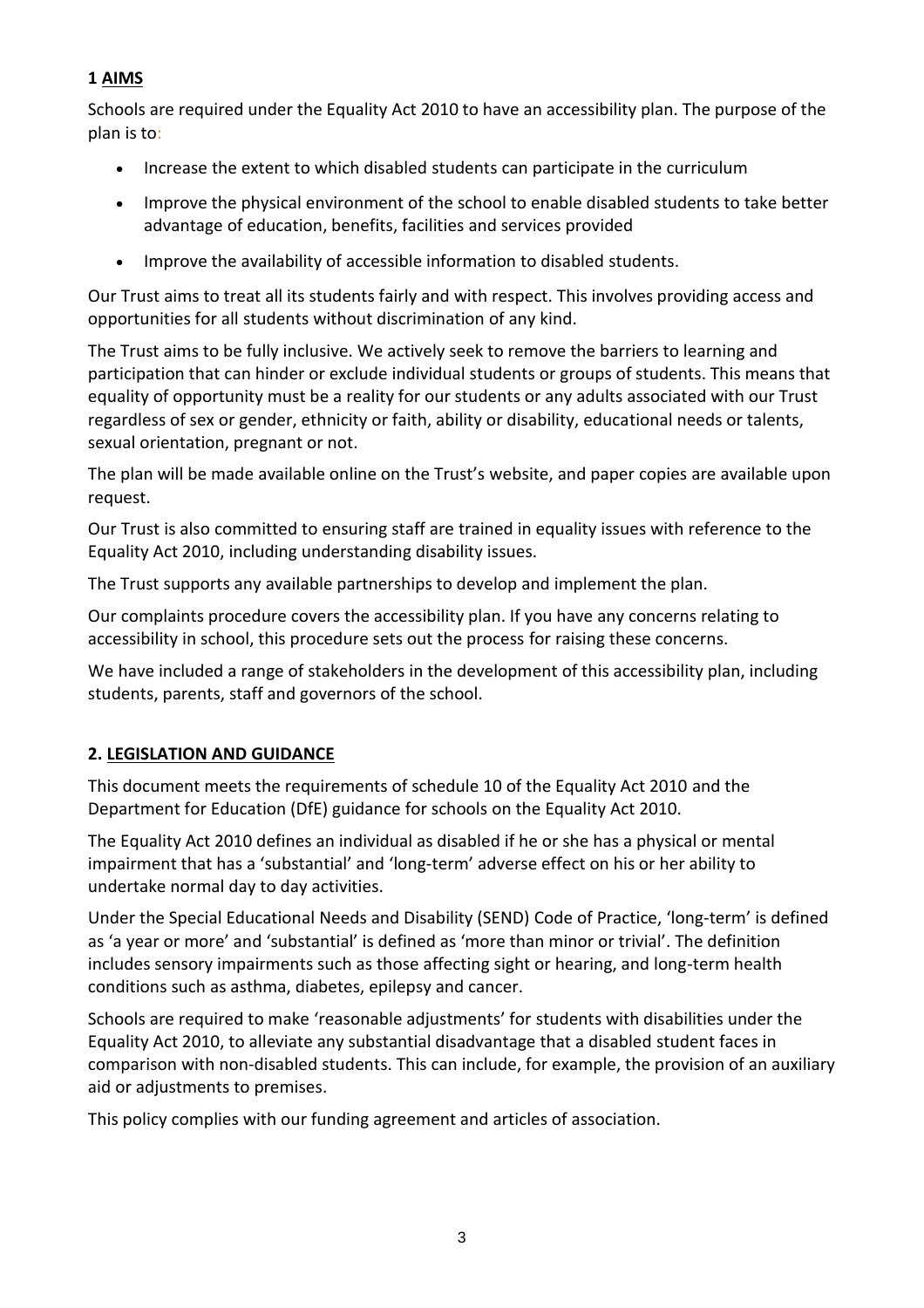### **3. Action plan**

This action plan sets out the aims of our accessibility plan in accordance with the Equality Act 2010.

| Aim                                                                       | <b>Current good practice</b>                                                                                                                                                          | <b>Objectives</b>                                                                                                                                                                            | <b>Actions to be taken</b>                                                                                               | Person<br>responsible | <b>Timing</b> | <b>Success criteria</b>                                                                                                                                                          |
|---------------------------------------------------------------------------|---------------------------------------------------------------------------------------------------------------------------------------------------------------------------------------|----------------------------------------------------------------------------------------------------------------------------------------------------------------------------------------------|--------------------------------------------------------------------------------------------------------------------------|-----------------------|---------------|----------------------------------------------------------------------------------------------------------------------------------------------------------------------------------|
| Increase access to<br>the curriculum<br>for students with<br>a disability | Our Trust offers a<br>differentiated curriculum for<br>all students.                                                                                                                  | To promote the<br>inclusion of students<br>with a disability so<br>they are fully<br>integrated into the<br>school community.                                                                | Review of<br>curriculum offer to<br>include reference to<br>progress data and<br>student, parent and<br>staff<br>survey. | <b>MBL</b>            | Yearly        | Progress and<br>achievement of<br>students with a<br>disability is in line<br>with rest of school<br>as shown through<br>outcomes.                                               |
|                                                                           | We use resources tailored to<br>the needs of students who<br>require support to access the<br>curriculum.<br>Curriculum resources include<br>examples of people with<br>disabilities. | To ensure progress<br>over time and<br>attainment in line<br>with<br>targets for all.<br>To ensure that all<br>students have the<br>opportunity to<br>achieve in their<br>chosen courses and | Monitor lesson<br>planning and provision<br>of resources as part of<br>QA of TL&A.                                       | <b>APO</b>            | On-going      | Students with a<br>disability are fully<br>engaged in lessons<br>and able to access<br>teaching and<br>demonstrate<br>learning in line with<br>other students in<br>their class. |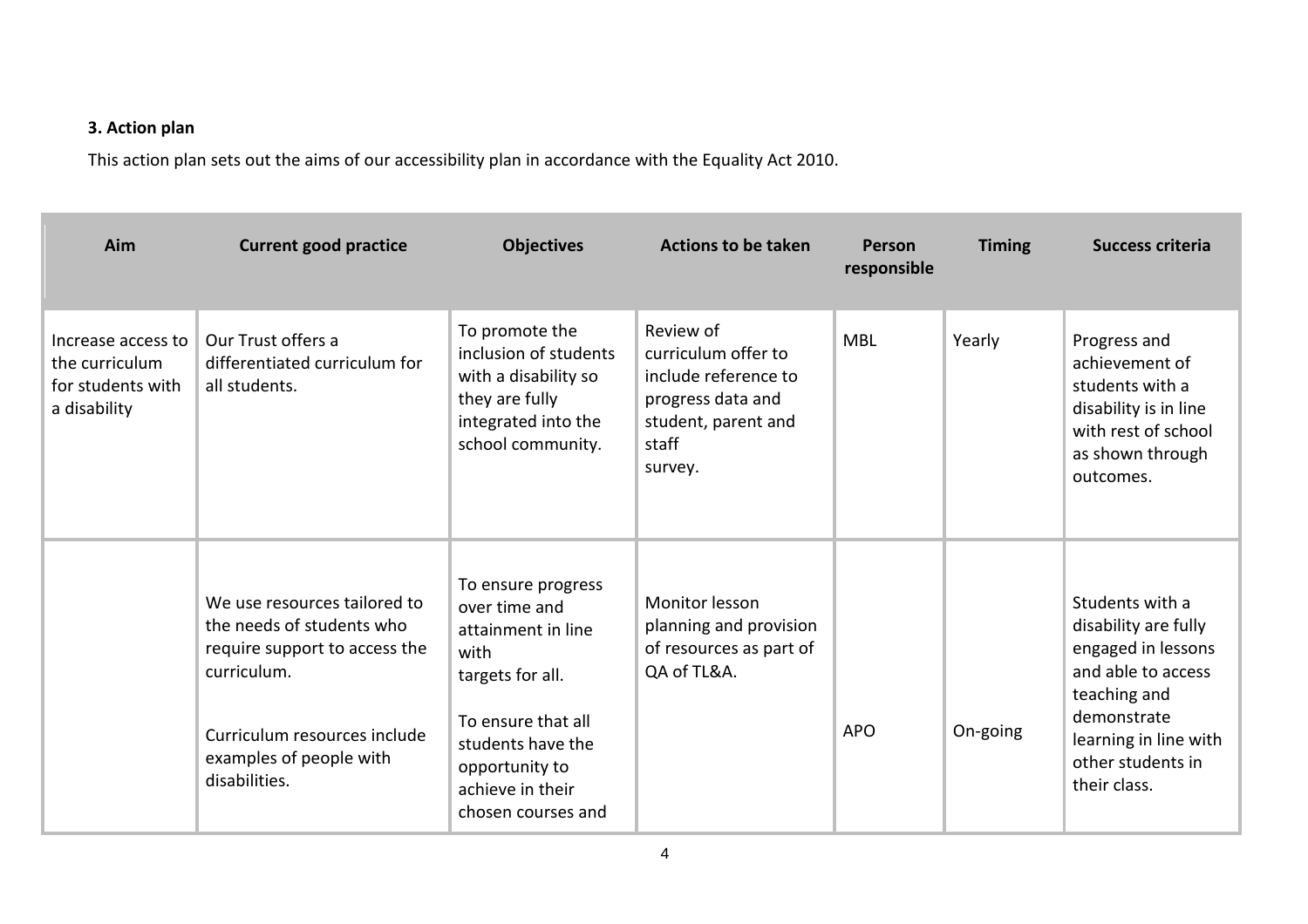| Curriculum progress is tracked<br>for all students, including<br>those with a disability.<br>Targets are set effectively and<br>are appropriate for students<br>with additional needs.<br>EHCP targets used by<br>classroom teachers and<br>support staff to provide<br>personalised and | careers after leaving<br>the Academy.<br>To promote the<br>personal and social<br>development<br>of students regardless<br>of need.<br>To promote the idea<br>that each and every<br>student is recognised<br>as an individual. | Monitor attendance<br>and<br>participation of groups<br>of students for<br>comparison. | PLE        | On-going                                   | There is no<br>difference in rates of<br>attendance and<br>participation<br>between those<br>students with a<br>disability and those<br>without. |
|------------------------------------------------------------------------------------------------------------------------------------------------------------------------------------------------------------------------------------------------------------------------------------------|---------------------------------------------------------------------------------------------------------------------------------------------------------------------------------------------------------------------------------|----------------------------------------------------------------------------------------|------------|--------------------------------------------|--------------------------------------------------------------------------------------------------------------------------------------------------|
| differentiated resources to<br>ensure full access to the<br>curriculum.                                                                                                                                                                                                                  |                                                                                                                                                                                                                                 | Analyse different<br>groups to identify gaps<br>in progress.                           |            |                                            | Intervention is<br>employed to address<br>gaps.                                                                                                  |
| Within the on-going process of<br>curriculum policy review and<br>school improvement, we<br>ensure that policies relate to<br>disabled students and their<br>outcomes.                                                                                                                   |                                                                                                                                                                                                                                 | Policy review is<br>frequent and timely.                                               | <b>SEA</b> | Termly                                     | Equality of<br>opportunity for<br>those students with<br>a disability is<br>evident.                                                             |
| We draw on the expertise of<br>external agencies to provide<br>specialist advice and support.                                                                                                                                                                                            |                                                                                                                                                                                                                                 | Source expertise and<br>funding streams to                                             | <b>MBL</b> | As specified<br>by policy<br>review dates. | Students with a<br>disability have<br>access to additional                                                                                       |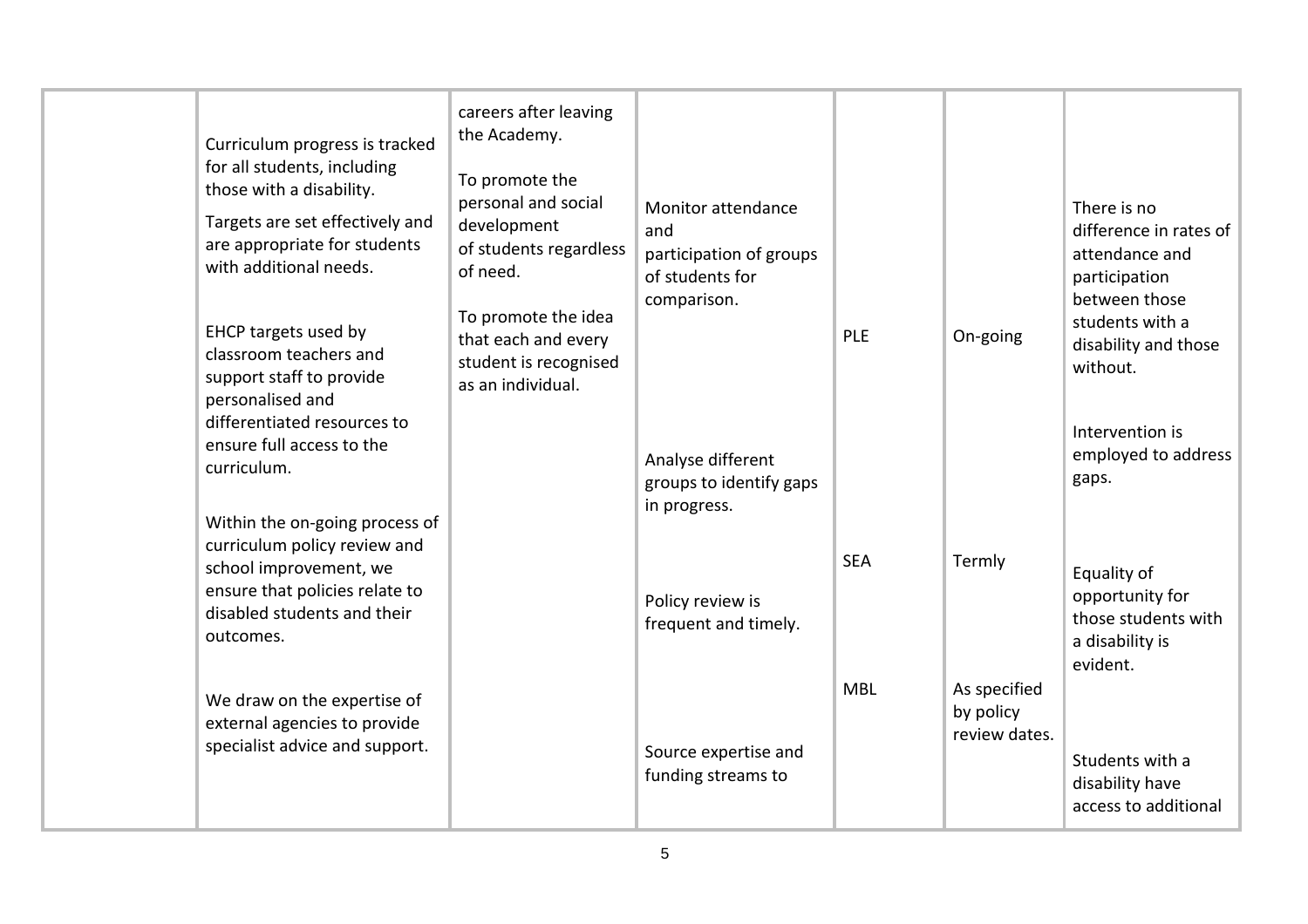| SENDCO has an overview of<br>the needs of disabled<br>students.                                                                                | provide additional<br>support.                                                               | <b>SPA</b>      | On-going as<br>opportunities<br>arise. | support further<br>improving their<br>progress.                                       |
|------------------------------------------------------------------------------------------------------------------------------------------------|----------------------------------------------------------------------------------------------|-----------------|----------------------------------------|---------------------------------------------------------------------------------------|
| We ensure there are high<br>expectations of what students<br>with disabilities can achieve.<br>We ensure appropriate                           | Individual monitoring<br>of students continues.                                              | <b>SPA</b>      | Regular.                               | Students'<br>experience of<br>teaching and<br>learning is tailored<br>to their needs. |
| deployment and training of<br>learning support staff.<br>We aim to share successful<br>practice within the Trust and<br>between other schools. | Timetable against<br>student need.                                                           | <b>SPA</b>      | At least<br>yearly.                    | Student support is<br>well targeted,<br>effective and<br>efficient.                   |
| We use PSHCE time to<br>promote diversity and the<br>need to value all individuals.<br>We focus on the talents of all<br>students.             | All students are<br>supported and<br>encouraged to be<br>aspirational regardless<br>of need. | Whole<br>school | On-going.                              | Students with a<br>disability experience<br>success.                                  |
| We ensure full use is made of<br>opportunities for special<br>consideration and special                                                        |                                                                                              |                 |                                        |                                                                                       |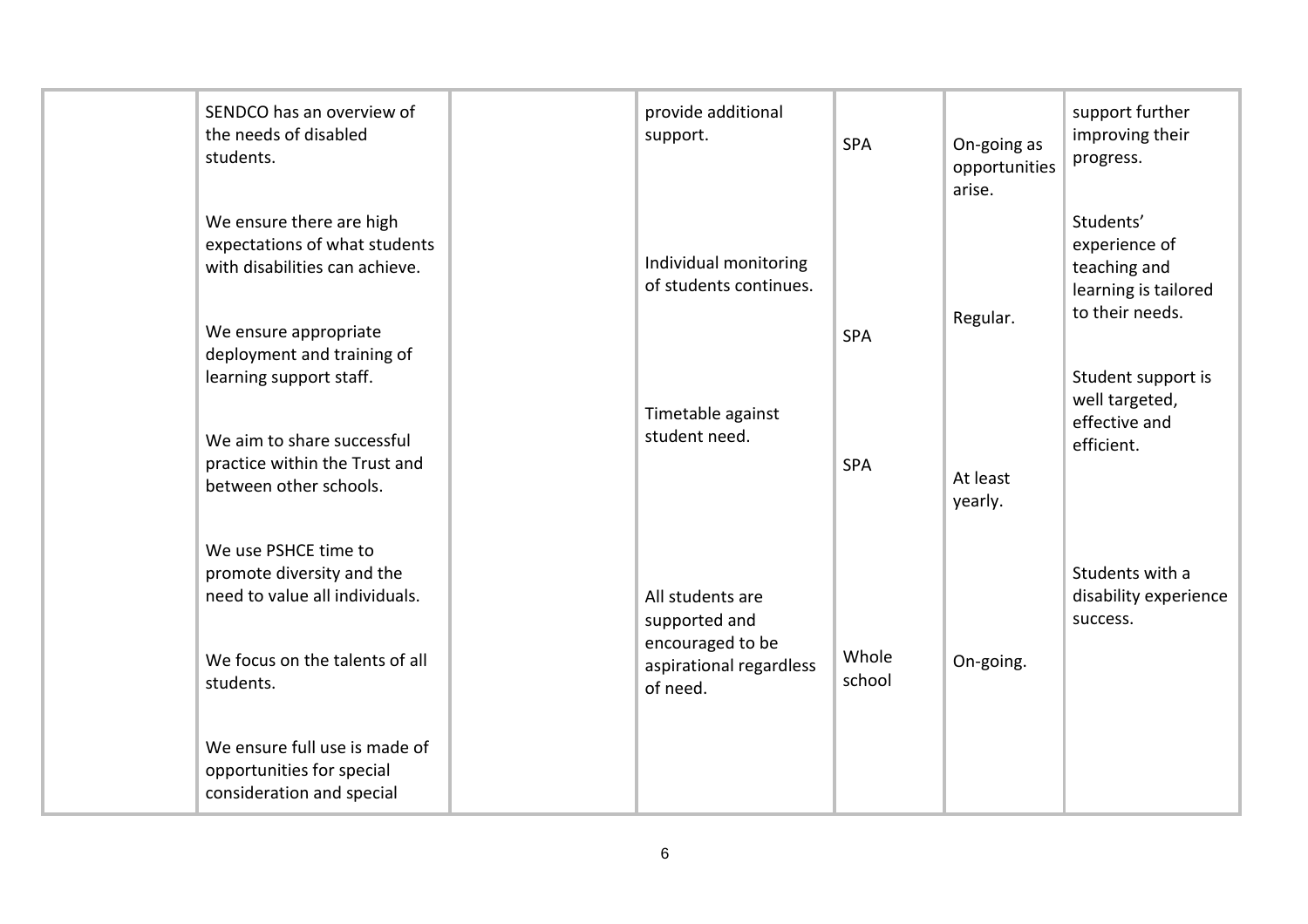| Improve and                                       | arrangements during<br>examination process (including<br>internal assessments).<br>The environment is adapted to         | Students with a                                                                                                                    | SENCO to work                                                                                                                                                    | <b>SPA</b> | On-going | Students with a                                                                                                                                         |
|---------------------------------------------------|--------------------------------------------------------------------------------------------------------------------------|------------------------------------------------------------------------------------------------------------------------------------|------------------------------------------------------------------------------------------------------------------------------------------------------------------|------------|----------|---------------------------------------------------------------------------------------------------------------------------------------------------------|
| maintain access<br>to the physical<br>environment | the needs of students as<br>required.<br>This includes:<br>Ramps<br>Elevators<br>Corridor width<br>Disabled parking bays | disability are able to<br>access and make use<br>of the school<br>environment the<br>same as other<br>students.<br>Students with a | regularly with local<br>authority specialists to<br>ensure that classrooms<br>are arranged to provide<br>maximum access and<br>benefit for disabled<br>students. |            |          | disability report<br>being satisfied with<br>their access to the<br>school environment<br>and their learning.<br>There is no risk to<br>students with a |
|                                                   | Disabled toilets and<br>changing facilities<br>Library shelves at<br>$\bullet$<br>wheelchair-accessible<br>height        | disability feel safe and<br>are safe when at<br>school.<br>Students with a<br>disability have the<br>same opportunity to           | Audit of adjustable<br>furniture and adapted<br>equipment for students<br>with visual, physical<br>and hearing<br>impairments.                                   | <b>MAT</b> | On-going | disability while at<br>school.                                                                                                                          |
|                                                   |                                                                                                                          | learn, aspire and<br>achieve as others.                                                                                            | Audit of and provision<br>for modified<br>equipment and<br>resources in every<br>classroom.                                                                      | <b>MAT</b> | On-going |                                                                                                                                                         |
|                                                   |                                                                                                                          |                                                                                                                                    | Ensure any repairs and<br>replacements to                                                                                                                        | <b>AGA</b> |          |                                                                                                                                                         |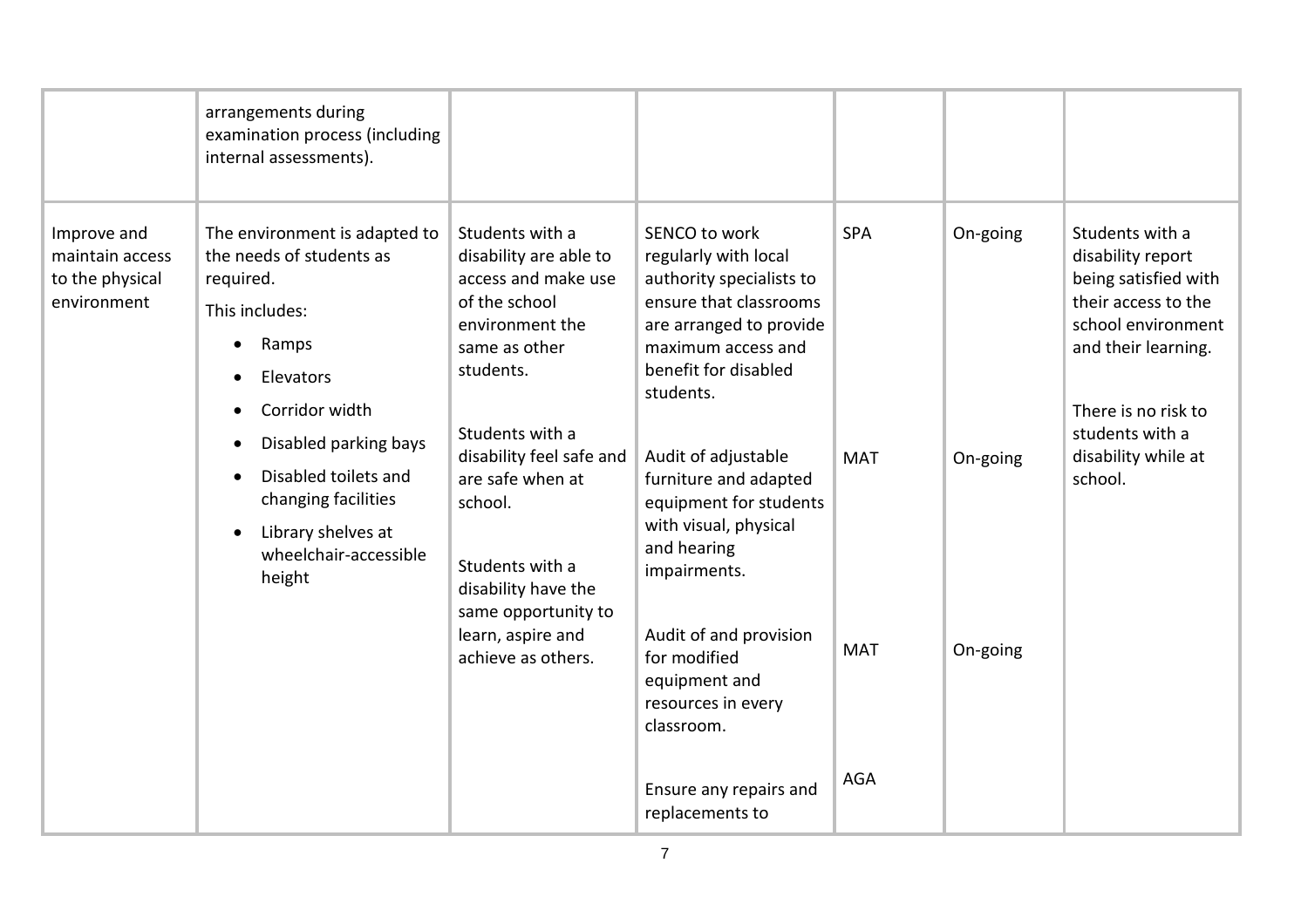|                                                                               |                                                                                                                                                                                                                                                                                                                                                                      |                                                                                                          | fixtures and fittings<br>increase accessibility.                                                                                                                                       |                          | On-going in<br>response to<br>need. |                                                                                                                                                                                              |
|-------------------------------------------------------------------------------|----------------------------------------------------------------------------------------------------------------------------------------------------------------------------------------------------------------------------------------------------------------------------------------------------------------------------------------------------------------------|----------------------------------------------------------------------------------------------------------|----------------------------------------------------------------------------------------------------------------------------------------------------------------------------------------|--------------------------|-------------------------------------|----------------------------------------------------------------------------------------------------------------------------------------------------------------------------------------------|
| Improve the<br>delivery of<br>information to<br>students with a<br>disability | We ensure disabled students<br>receive hand-outs, timetables,<br>worksheets, notices,<br>information about school<br>events.<br>Ensure information is available<br>in an appropriate format<br>which takes account of<br>students' disabilities e.g. in<br>Braille, large print, in<br>simplified language, on audio<br>or video tape, through sign<br>language etc. | Students with a<br>disability have the<br>same opportunity to<br>learn, aspire and<br>achieve as others. | Continue to fund<br>department budgets to<br>ensure these resources<br>are available.<br>Ensure these resources<br>are available through<br>the Q&A of T&L and<br>follow up where not. | <b>MAT</b><br><b>APO</b> | Yearly<br>On-going                  | Teachers and other<br>staff report being<br>able to produce<br>these resources with<br>ease.<br>Students with a<br>disability are<br>engaged and able to<br>participate in<br>lessons fully. |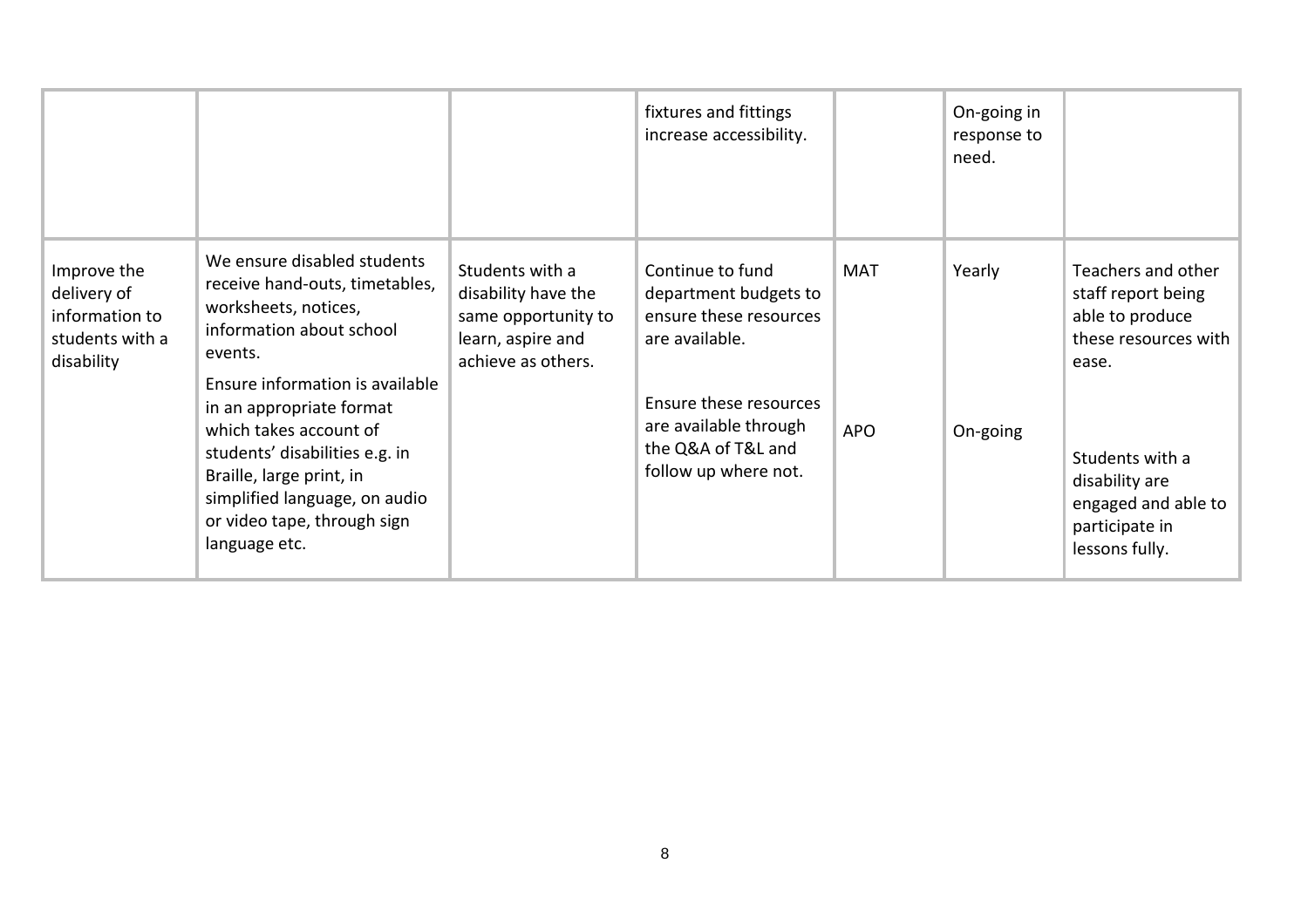#### **4. Monitoring arrangements**

This document will be reviewed every 3 years but may be reviewed and updated more frequently if necessary.

It will be approved by the Board of Trustees.

#### **5. Links with other policies**

This accessibility plan is linked to the following policies and documents:

- Premises Management Document
- Health and safety policy
- First aid policy
- Supporting students with medical conditions policy